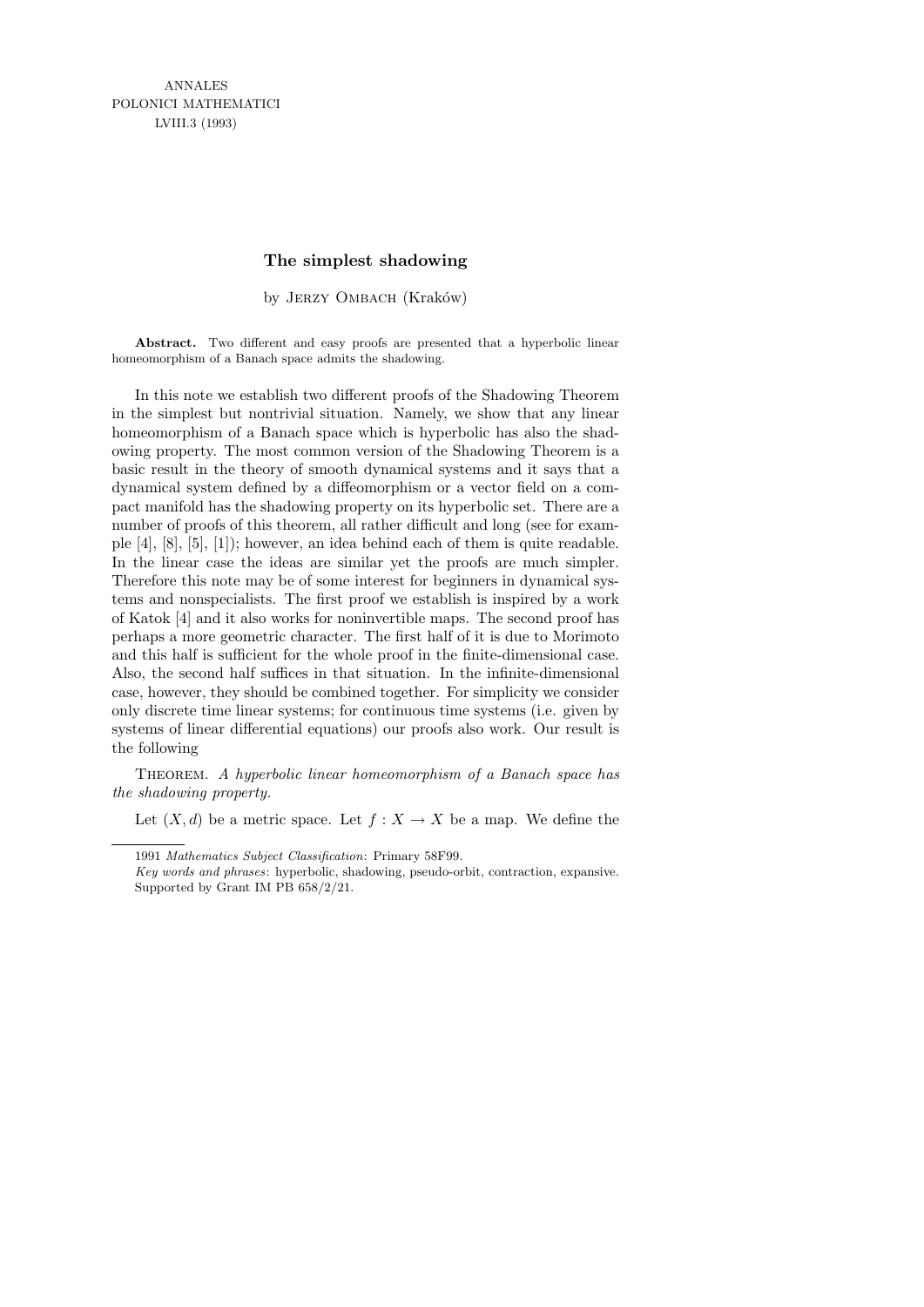nth iteration of f as  $f^0 =$  identity,  $f^{n+1} = f^n \circ f$ . We define an *orbit* to be a sequence  $\{x_n\}_{n\in\mathbb{Z}}$  satisfying

$$
(1) \t\t x_{n+1} = fx_n
$$

for all  $n \in \mathbb{Z}$ . If f is a homeomorphism then an orbit is a sequence  $\{f^n x\}_{n \in \mathbb{Z}}$ . If a sequence  $\{x_n\}_{n\in\mathbb{Z}}$  satisfies the above equality up to some perturbation we say it is a pseudo-orbit. More precisely, we say that a sequence  $\{x_n\}_{n\in\mathbb{Z}}$ is a  $\delta$ -pseudo-orbit if

$$
d(fx_n, x_{n+1}) \le \delta
$$

for all  $n \in \mathbb{Z}$ . Now, we say that a map f has the *pseudo-orbits tracing* property, or the shadowing property if for every  $\varepsilon > 0$  there exists  $\delta > 0$  such that any δ-pseudo-orbit  $\{x_n\}_{n\in\mathbb{Z}}$  is  $\varepsilon$ -traced by some genuine orbit  $\{y_n\}_{n\in\mathbb{Z}}$ , i.e.

$$
(3) \t d(x_n, y_n) \leq \varepsilon
$$

for all  $n \in \mathbb{Z}$ .

Let X be a Banach space, and  $f: X \to X$  a linear continuous map. We say that f is hyperbolic if the spectrum of  $f, \sigma(f)$ , is disjoint from the unit circle  $S^1$ . It is a classical result (see [2] for example) that the hyperbolicity is equivalent to the following condition. There exists a decomposition  $X =$  $X_1 \oplus X_2$  and  $f = f_1 \oplus f_2$ , where  $f_i : X_i \to X_i$  are linear continuous,  $i = 1, 2$ , and there exist norms  $\|\cdot\|_i$  on  $X_i$ ,  $i = 1, 2$ , such that: (i)  $\|f_1\|_1 < 1$ ,  $f_2$  is a homeomorphism and  $||f_2^{-1}||_2 < 1$ . (ii) The norm  $|| \cdot ||$  defined by  $||x|| = ||x_1||_1 + ||x_2||_2$  is equivalent to the original norm of X. If f is a homeomorphism then so is  $f_1$ .

The following two lemmas will be used in the proofs of the Theorem. Their proofs are straightforward.

LEMMA 1. Let  $(X_i, d_i)$ ,  $i = 1, 2$ , be metric spaces and  $f_i$  maps on  $X_i$ . Let  $X = X_1 \times X_2$  be equipped with a metric generating the product topology. Let  $f = f_1 \times f_2$  be a map on X defined by  $f(x_1, x_2) = (f_1(x_1), f_2(x_2))$ . Then f has the shadowing property if and only if  $f_1$  and  $f_2$  do.

LEMMA 2. Let  $f$  be a homeomorphism of a metric space  $X$  such that  $f$ and its inverse  $f^{-1}$  are uniformly continuous. Then f has the shadowing property if and only if  $f^{-1}$  does.

Remark 1. Note that in order to prove the Theorem, it suffices to prove that if a linear map f is a contraction, i.e.  $||f|| < 1$ , then f has the shadowing property. In fact, if we have proved this and then assume that  $f$ is hyperbolic, then  $f = f_1 \oplus f_2$  where both  $f_1$  and  $f_2^{-1}$  are contractions and so have the shadowing property. By Lemma 2,  $f_2$  has this property, and by Lemma 1, so does  $f$ .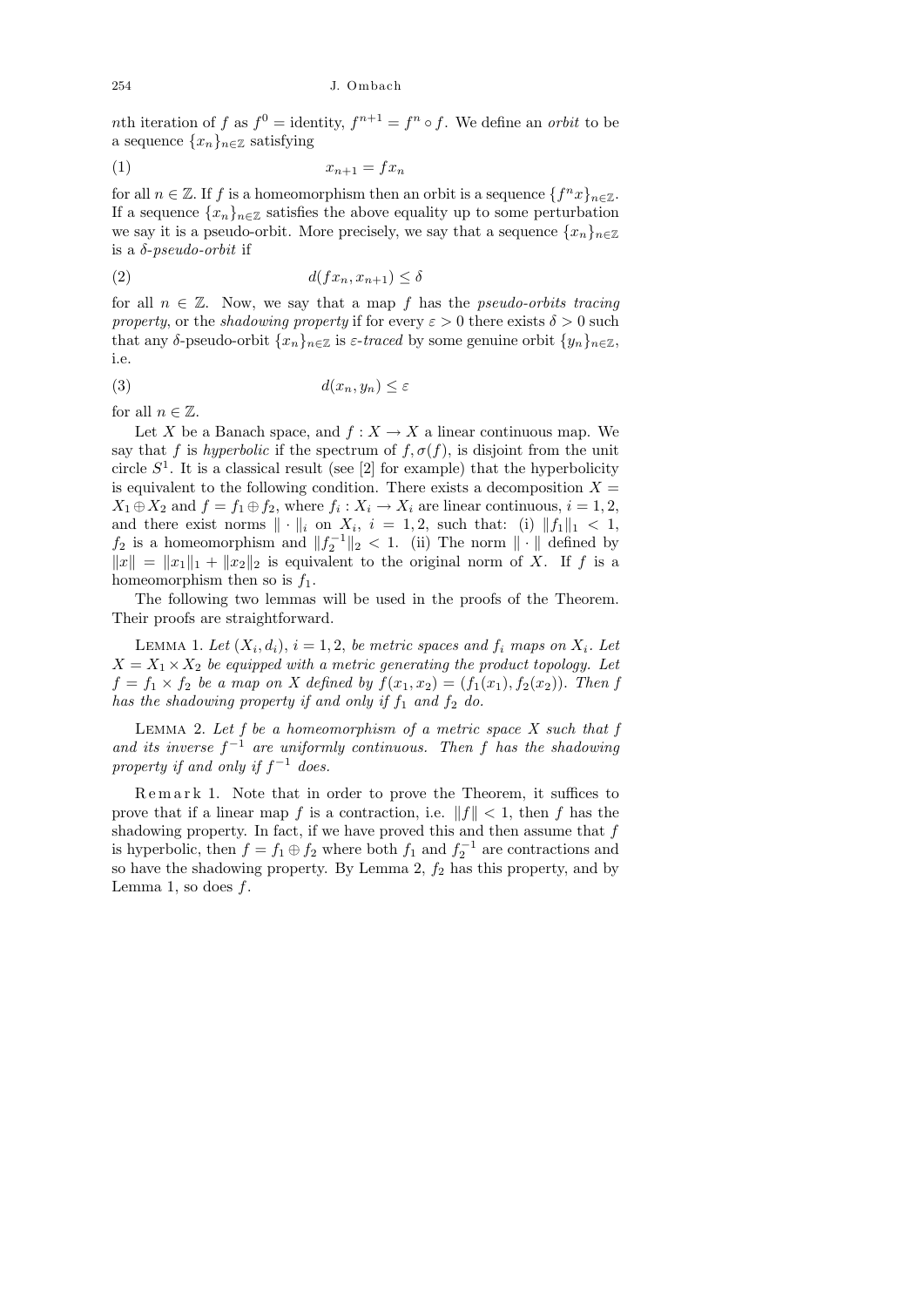Proof of the Theorem. We prove more:

THEOREM A. A hyperbolic continuous linear map of a Banach space has the shadowing property.

By Remark 1, Theorem A is a simple consequence of the following general result:

PROPOSITION 1. Let X be a complete metric space and  $f: X \to X$  a contraction, i.e. there exists a constant  $a < 1$  such that

$$
d(fx, fy) \le ad(x, y)
$$

for all  $x, y \in X$ . Then f has the shadowing property.

P r o o f. Fix  $\varepsilon > 0$  and define  $\delta = (1 - a)\varepsilon$ . Let  $\mathbf{x} = \{x_n\}_{n \in \mathbb{Z}}$  be a  $\delta$ -pseudo-orbit. Define a metric space **E** by

$$
\mathbf{E} = \{ \mathbf{y} : \mathbf{y} = \{y_n\}_{n \in \mathbb{Z}}, \ d(x_n, y_n) \le \varepsilon \}
$$

with metric

$$
D(\mathbf{y}, \mathbf{z}) = \sup \{ d(y_n, z_n) : n \in \mathbb{Z} \}.
$$

It is easy to see that  $(E, D)$  is complete. For  $y \in E$  define a sequence  $F(y)$ by

$$
\mathbf{F}(\mathbf{y})_n = fy_{n-1} \quad \text{for } n \in \mathbb{Z} \, .
$$

For all  $n \in \mathbb{Z}$  we have

$$
d(fy_{n-1}, x_n) \le d(fy_{n-1}, fx_{n-1}) + d(fx_{n-1}, x_n)
$$
  
\n
$$
\le ad(y_{n-1}, x_{n-1}) + \delta \le a\varepsilon + (1 - a)\varepsilon = \varepsilon,
$$

which means that  $\mathbf{F}(\mathbf{E}) \subset \mathbf{E}$ . Also, we can easily see that  $\mathbf{F}$  is a contraction with contraction constant  $a$ , since

$$
D(\mathbf{F}(\mathbf{y}), \mathbf{F}(\mathbf{z})) = \sup \{ d(fy_{n-1}, fz_{n-1}) : n \in \mathbb{Z} \}
$$
  
\n
$$
\le a \sup \{ d(y_{n-1}, z_{n-1}) : n \in \mathbb{Z} \}
$$
  
\n
$$
= a \sup \{ d(y_n, z_n) : n \in \mathbb{Z} \} \le a D(\mathbf{y}, \mathbf{z}).
$$

The Banach Contraction Principle completes the proof of Proposition 1, and thus of the Theorem.

Second proof of the Theorem. We will work with semi-orbits and semi-pseudo-orbits. A sequence  $\{x_n\}_{n\geq 0}$  is a *positive orbit* if (1) holds for all  $n \geq 0$ , and it is a *positive*  $\delta$ *-pseudo-orbit* if (2) holds for such *n*'s. A sequence  $\{x_n\}_{n\leq 0}$  is a *negative orbit* (*negative*  $\delta$ *-pseudo-orbit*) if the corresponding conditions hold for all  $n \leq 0$ . Now, one can define the shadowing<sup>+</sup> (shadowing−) property in the obvious way.

PROPOSITION 2. Let  $X$  be a metric space (not necessarily complete) and  $f: X \to X$  a contraction with contraction constant  $a < 1$ . Let  $\beta > 0$ . Then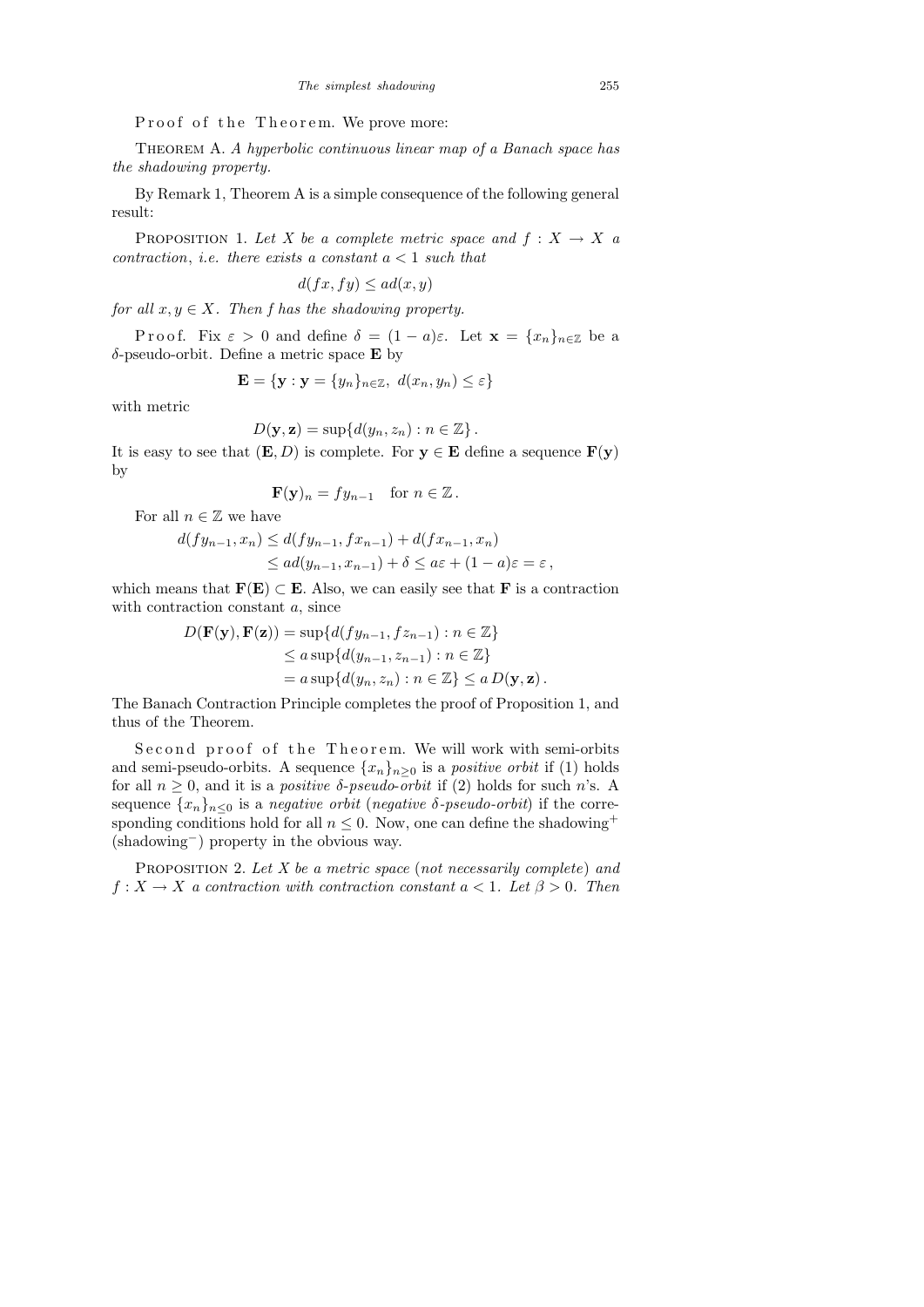## 256 J. Ombach

for any positive  $\beta$ -pseudo-orbit  $\{x_n\}_{n\geq 0}$  and every  $x \in X$  with  $d(x_0, x) \leq \beta$ we have

(4) 
$$
d(f^n x, x_n) \leq \frac{\beta}{1-a} \quad \text{for all } n \geq 0.
$$

This means that f has the shadowing<sup>+</sup> property; moreover, a positive pseudo-orbit is shadowed by any positive orbit starting close to the first point of the pseudo-orbit.

P r o o f. For any  $n \geq 1$  we have

$$
d(f^{n}x, x_{n}) \leq d(f^{n}x, fx_{n-1}) + d(fx_{n-1}, x_{n}) \leq ad(f^{n-1}x, x_{n-1}) + \beta.
$$

So, by induction we get

$$
d(f^{n}x, x_{n}) \leq a^{n}\beta + a^{n-1}\beta + \ldots + \beta,
$$

which proves  $(4)$ .

Morimoto [6] proved the Theorem for  $X = \mathbb{R}^n$ . The main step of his proof is the following.

PROPOSITION 3. Let X be a Banach space and  $f: X \to X$  an expansive (*i.e.*  $f^{-1}$  is contractive) linear homeomorphism. Then f has the shadowing<sup>+</sup> property.

Proof. Put  $a = ||f^{-1}|| < 1$ . Fix  $\delta > 0$  and a positive  $\delta$ -pseudo-orbit  ${x_n}_{n\geq 0}$ . So we have

$$
x_{n+1} = fx_n + h_n \quad \text{with } \|h_n\| \le \delta \text{ for all } n \ge 0.
$$

Simple induction shows that for  $n \geq 1$ ,

$$
x_n = f^n x_0 + f^{n-1} h_0 + \ldots + h_{n-1}
$$

and hence

$$
x_n = f^n \left( x_0 + \sum_{i=1}^n f^{-i} h_{i-1} \right).
$$

Define

$$
y_0 = x_0 + \sum_{i=0}^{\infty} f^{-i} h_{i-1}.
$$

The series is convergent as  $||f^{-i}h_{i-1}|| \leq a^i \delta$ . We have

$$
||x_n - f^n y_0|| = ||f^n(x_0 + \sum_{i=0}^n f^{-i} h_{i-1}) - f^n(x_0 + \sum_{i=0}^\infty f^{-i} h_{i-1})||
$$
  

$$
\leq \sum_{i=n+1}^\infty ||f^{n-i} h_{i-1}|| \leq \delta \sum_{i=n+1}^\infty a^{i-n} = \frac{\delta a}{1-a} \leq \varepsilon
$$

for any  $\varepsilon > 0$  if  $\delta$  is small enough.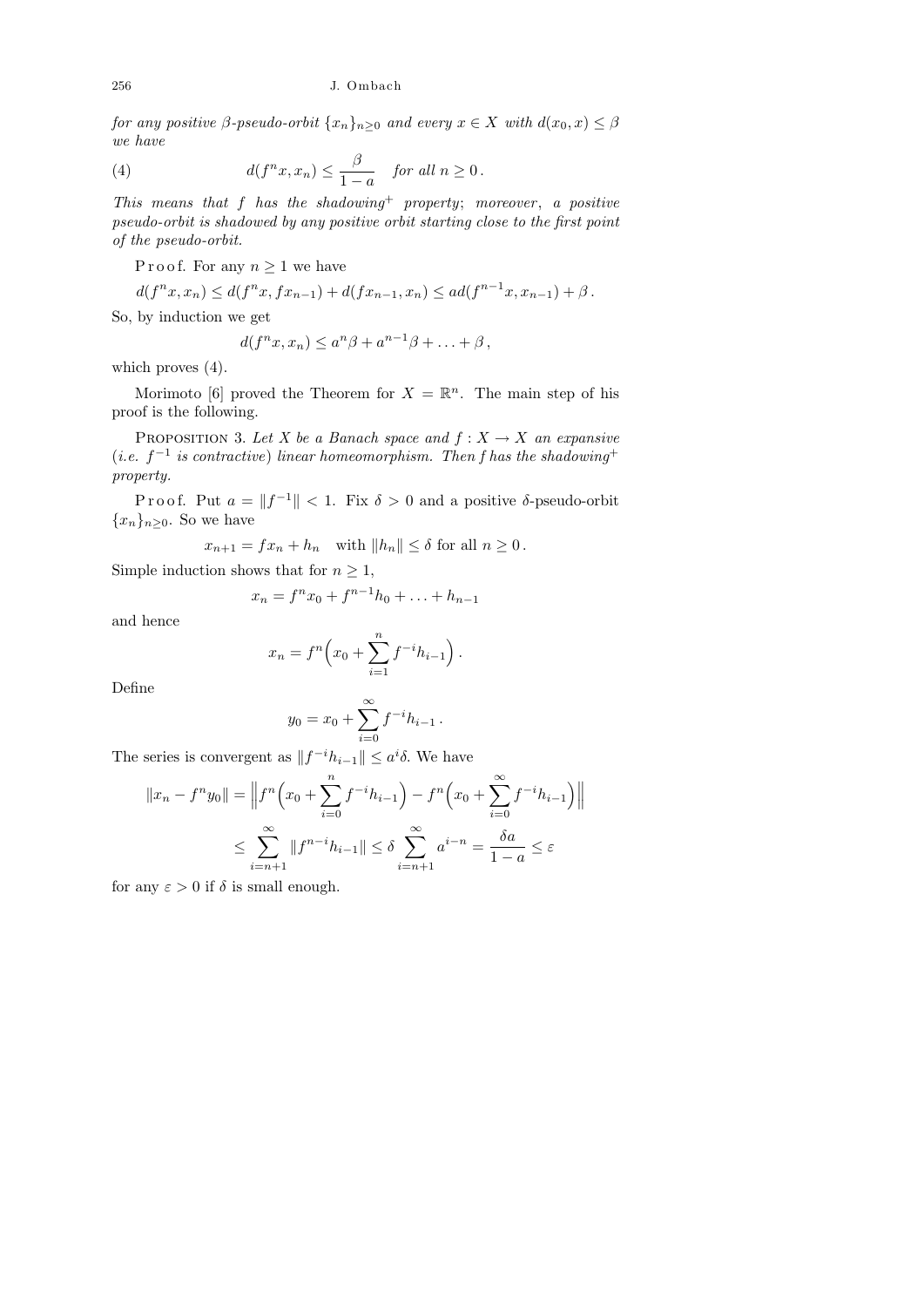Second proof of the Theorem (end). According to Remark 1 we have to prove that a contractive linear homeomorphism  $f$  has the shadowing property.

Set  $a = ||f||$  and fix  $\varepsilon > 0$ . Let  $\varepsilon_1 = (1 - a)\varepsilon$ , let  $\delta_1$  correspond to  $\varepsilon_1$ by the shadowing<sup>+</sup> property of  $f_1$  and put  $\delta = \delta_1 a^{-1}$ . Let  $\{x_n\}_{n \in \mathbb{Z}}$  be a δ-pseudo-orbit.

We show, by shadowing<sup>+</sup> of  $f^{-1}$  (Proposition 3), that the negative part of this pseudo-orbit is  $\varepsilon_1$ -shadowed by some point and then, by Proposition 2, this point also shadows the positive part of the pseudo-orbit. More precisely, we put  $z_n = x_{-n}$  for  $n \geq 0$  and have

$$
||f^{-1}z_n - z_{n+1}|| \le ||f|| \, ||x_{-n} - fx_{-n-1}|| \le a\delta \le \delta_1.
$$

By the shadowing<sup>+</sup> property of  $f^{-1}$  we get a sequence  $\{w_n\}_{n\geq 0}$  such that

$$
||w_n - z_n|| \leq \varepsilon_1
$$
 and  $w_n = fw_{n+1}$  for all  $n \geq 0$ .

In particular,  $||w_0 - x_0|| \leq \varepsilon_1$ , hence by (4) and the choice of  $\varepsilon_1$  we have  $||f^n w_0 - x_n|| \leq \varepsilon$  for all  $n \geq 0$ . Putting

$$
y_n = \begin{cases} w_{-n} & \text{for } n \le 0, \\ f^n w_0 & \text{for } n \ge 0, \end{cases}
$$

we get an orbit which  $\varepsilon$ -traces  $\{x_n\}_{n\in\mathbb{Z}}$ .

 $R$ e m a r k 2. If the space X is of finite dimension then, as shown in [6] (see also [7]), shadowing<sup>+</sup> implies shadowing. Hence, taking into account Remark 1 we see that just one of the two propositions 2 or 3, yields the proof of the Theorem.

R e m a r k 3. If the space is finite-dimensional then the converse to the Theorem is also true, namely the shadowing property of a linear isomorphism of  $\mathbb{R}^n$  implies its hyperbolicity (see [3], [7]).

### **References**

- [1] R. B owen, *Equilibrium States and the Ergodic Theory of Anosov Diffeomorphisms*, Lecture Notes in Math. 470, Springer, 1975.
- [2] M. C. Irwin, *Smooth Dynamical Systems*, Academic Press, 1980.
- $[3]$  S. Kakubari, *A note on a linear homeomorphism on*  $\mathbb{R}^n$  *with the pseudo-orbit tracing property*, Sci. Rep. Niigata Univ. Ser. A 23 (1987), 35–37.
- [4] A. Katok, *Local properties of hyperbolic sets* (in Russian), appendix to the Russian edition of: Z. Nitecki, *Differentiable Dynamics*, Mir, Moscow, 1975.
- [5] K. M e y e r and G. S ell, *An analytic proof of the Shadowing Lemma*, Funkc. Ekvac. 30 (1987), 127–133.
- [6] A. M orimoto, *Some stabilities of group automorphisms*, in: Manifolds and Lie Groups, Progr. Math. 14, Birkhäuser, 1981, 283-299.